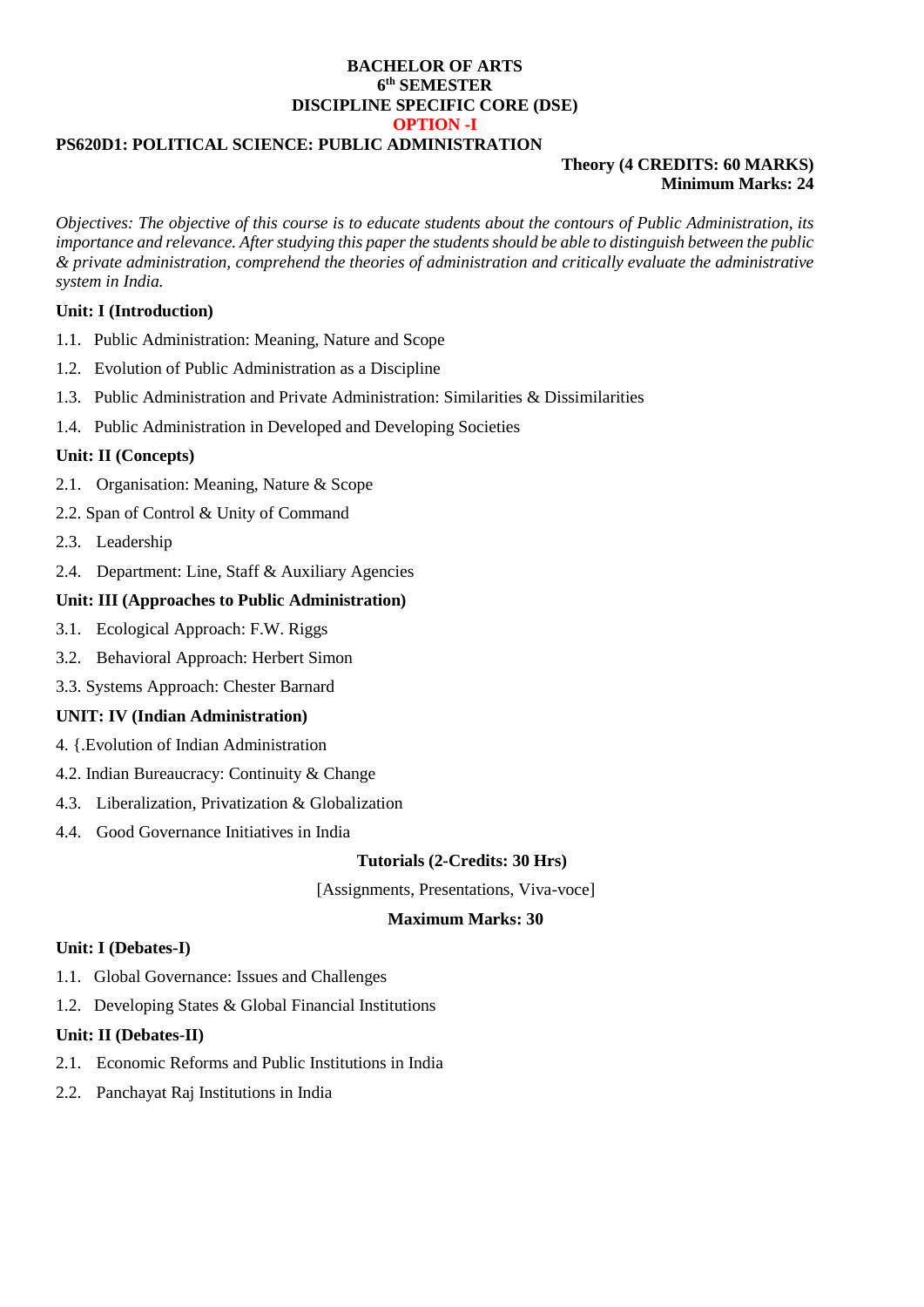# **Suggested Readings**

Awasthi, A. and Maheshwari, S. (2003) Public Administration. Agra: Laxmi Narain Agarwal, p. 3012.

Basu, Rumki, (2014) Public Administration, Concepts and Theories, Delhi Sterling Publishers

Henry, N. (2003) Public Administration and Public Affairs. New Delhi: Prentice Hall, pp.  $1 \Box 52$ .

Bhattacharya, M. and Chakrabarty, B. (2005) 'Introduction: Public Administration: Theory and

Practice', in Bhattacharya, M. and Chakrabarty, B. (eds.) Public Administration: A Reader.

Delhi: Oxford University Press, pp. 1 050.

Henry, N. (2003) Public Administration and Public Affairs. New Delhi: Prentice Flail, pp 53074.

Mouzelis, N.P. (2005) 'The Ideal Type of Bureaucracy', in Bhattacharya, M. and Chakrabarty,

B. (eds.) Public Administration: A Reader. Delhi: Oxford University Press, pp. 880 100.

Hyderbrand, W. (1980) 'A Marxist Critique of Organization Theory', in Evan, W (ed.) Frontiers in Organization & Management. New York: Praeger, pp, 123□ 150.

Bhattacharya, M. (1999) Restructuring Public Administration: Essays in Rehabilitation. New Delhi: Jawahar, pp. 29D70, 85098.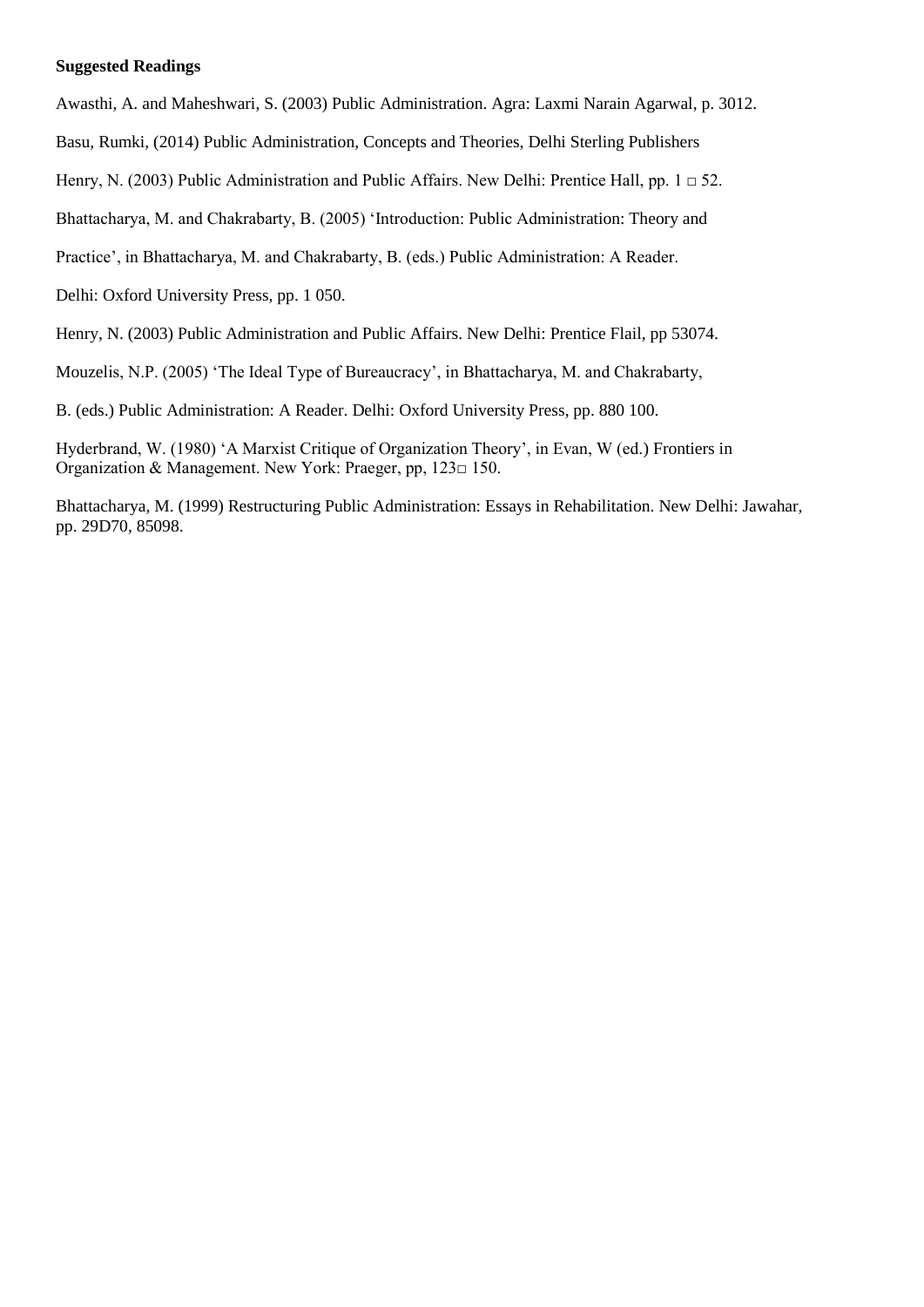## **BACHELOR OF ARTS 6 th SEMESTER DISCIPLINE SPECIFIC CORE (DSE) OPTION -II**

# **PS620D2: POLITICAL SCIENCE: GOVERNMENT AND POLITICS OF JAMMU & KASHMIR**

# **Theory (4 CREDITS: 60 MARKS) Minimum Marks: 24**

*Objectives: The course is meant to educate students about the Government & Politics of Jammu& Kashmir. From Dogra era to the present times, it covers major political developments that effected the peace, stability and Governance in J&K. The course covers pre & post-1947 political developments and the present challenges of accommodation & integration.*

# **Unit: I (Introduction)**

- 1.1 .Formation of Jammu & Kashmir State
- 1.2. Political Awakening &the 1931 Uprising
- 1.3. Emergence & Ideology of National Conference
- 1.4. New Kashmir Manifesto

## **Unit: II (Government & Governance)**

- 2.1 Accession and Division of the Jammu & Kashmir State
- 2.2 Organs of Government: State Legislature, Executive & Judiciary
- 2.3 Local Self-Government in Jammu & Kashmir
- 2.4 Land Reforms in Jammu and Kashmir

# **Unit: III (Issues of Accommodation & Integration)**

- 3.1 Article 370: Basic Features
- 3.2 Armed Insurgency: Causes & Consequences
- 3.3 Decommissioning of Article 370: Causes and Implications
- 3.4 J&K State Reorganization Act, 2019

# **UNIT: IV (Kashmir & India-Pakistan Relations)**

- 4.1. Divergent Claims on Jammu and Kashmir
- 4.2. Insurgency, Counter-insurgency & Human Rights
- 4.3. Peace Process:
	- a) Track I Initiatives
	- b) Track II Initiatives

## **Tutorials (2-Credits: 30 Hrs.)**

[Assignments, Presentations, Viva-voce]

**Maximum Marks: 30**

#### **Unit: I (Debates-I)**

- 1.1. Working of Public Institutions: Police & Bureaucracy
- 1.2. Functioning of Judiciary in Kashmir

# **Unit: II (Debates-II)**

- 2.1. Identity Politics in Jammu & Kashmir
- 2.2. Media in Kashmir: Role & Responsibilities